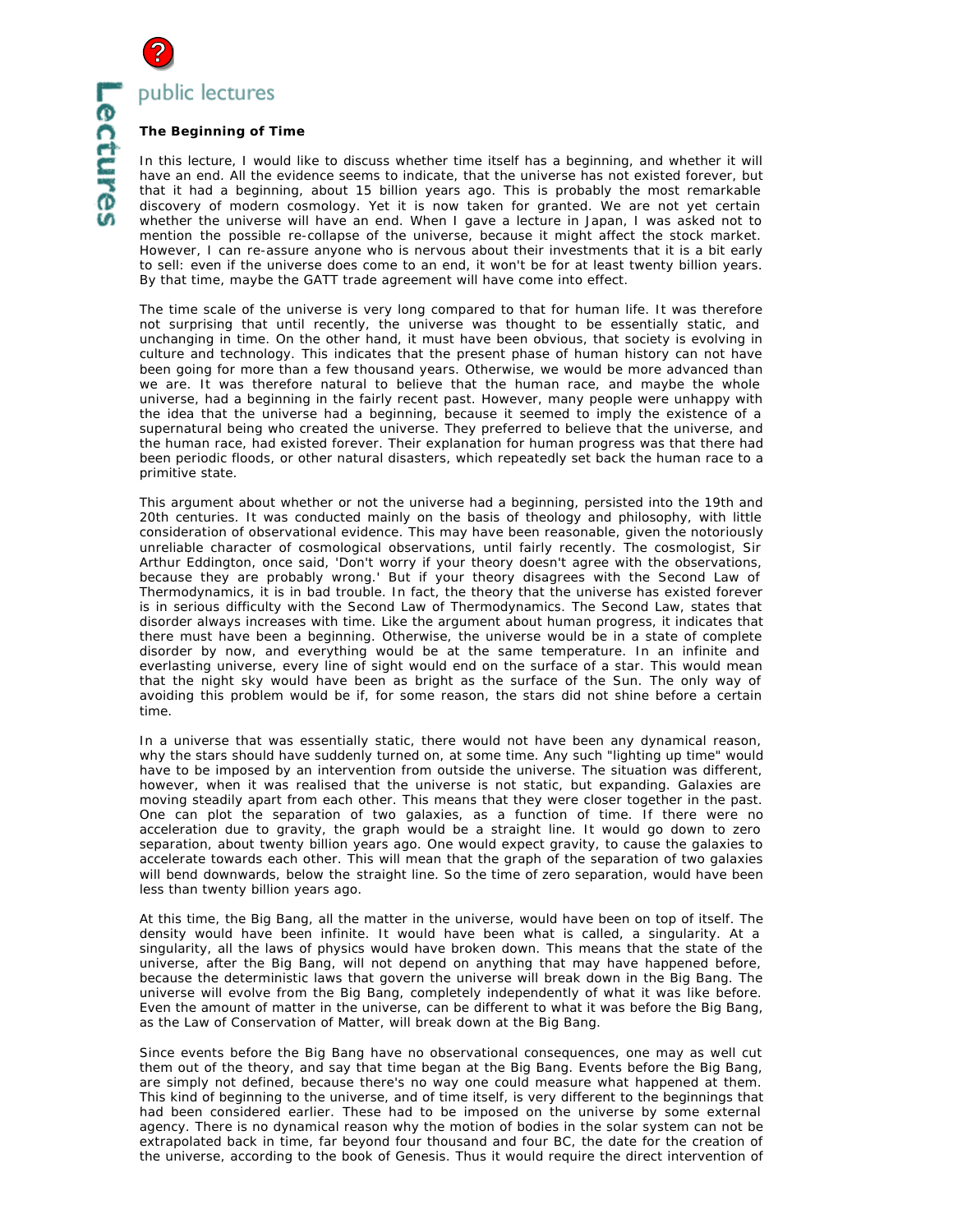God, if the universe began at that date. By contrast, the Big Bang is a beginning that is required by the dynamical laws that govern the universe. It is therefore intrinsic to the universe, and is not imposed on it from outside.

Although the laws of science seemed to predict the universe had a beginning, they also seemed to predict that they could not determine how the universe would have begun. This was obviously very unsatisfactory. So there were a number of attempts to get round the conclusion, that there was a singularity of infinite density in the past. One suggestion was to modify the law of gravity, so that it became repulsive. This could lead to the graph of the separation between two galaxies, being a curve that approached zero, but didn't actually pass through it, at any finite time in the past. Instead, the idea was that, as the galaxies moved apart, new galaxies were formed in between, from matter that was supposed to be continually created. This was the Steady State theory, proposed by Bondi, Gold, and Hoyle.

The Steady State theory, was what Karl Popper would call, a good scientific theory: it made definite predictions, which could be tested by observation, and possibly falsified. Unfortunately for the theory, they were falsified. The first trouble came with the Cambridge observations, of the number of radio sources of different strengths. On average, one would expect that the fainter sources would also be the more distant. One would therefore expect them to be more numerous than bright sources, which would tend to be near to us. However, the graph of the number of radio sources, against there strength, went up much more sharply at low source strengths, than the Steady State theory predicted.

There were attempts to explain away this number count graph, by claiming that some of the faint radio sources, were within our own galaxy, and so did not tell us anything about cosmology. This argument didn't really stand up to further observations. But the final nail in the coffin of the Steady State theory came with the discovery of the microwave background radiation, in 1965. This radiation is the same in all directions. It has the spectrum of radiation in thermal equilibrium at a temperature of 2 point 7 degrees above the Absolute Zero of temperature. There doesn't seem any way to explain this radiation in the Steady State theory.

Another attempt to avoid a beginning to time, was the suggestion, that maybe all the galaxies didn't meet up at a single point in the past. Although on average, the galaxies are moving apart from each other at a steady rate, they also have small additional velocities, relative to the uniform expansion. These so-called "peculiar velocities" of the galaxies, may be directed sideways to the main expansion. It was argued, that as you plotted the position of the galaxies back in time, the sideways peculiar velocities, would have meant that the galaxies wouldn't have all met up. Instead, there could have been a previous contracting phase of the universe, in which galaxies were moving towards each other. The sideways velocities could have meant that the galaxies didn't collide, but rushed past each other, and then started to move apart. There wouldn't have been any singularity of infinite density, or any breakdown of the laws of physics. Thus there would be no necessity for the universe, and time itself, to have a beginning. Indeed, one might suppose that the universe had oscillated, though that still wouldn't solve the problem with the Second Law of Thermodynamics: one would expect that the universe would become more disordered each oscillation. It is therefore difficult to see how the universe could have been oscillating for an infinite time.

This possibility, that the galaxies would have missed each other, was supported by a paper by two Russians. They claimed that there would be no singularities in a solution of the field equations of general relativity, which was fully general, in the sense that it didn't have any exact symmetry. However, their claim was proved wrong, by a number of theorems by Roger Penrose and myself. These showed that general relativity predicted singularities, whenever more than a certain amount of mass was present in a region. The first theorems were designed to show that time came to an end, inside a black hole, formed by the collapse of a star. However, the expansion of the universe, is like the time reverse of the collapse of a star. I therefore want to show you, that observational evidence indicates the universe contains sufficient matter, that it is like the time reverse of a black hole, and so contains a singularity.

In order to discuss observations in cosmology, it is helpful to draw a diagram of events in space and time, with time going upward, and the space directions horizontal. To show this diagram properly, I would really need a four dimensional screen. However, because of government cuts, we could manage to provide only a two dimensional screen. I shall therefore be able to show only one of the space directions.

As we look out at the universe, we are looking back in time, because light had to leave distant objects a long time ago, to reach us at the present time. This means that the events we observe lie on what is called our past light cone. The point of the cone is at our position, at the present time. As one goes back in time on the diagram, the light cone spreads out to greater distances, and its area increases. However, if there is sufficient matter on our past light cone, it will bend the rays of light towards each other. This will mean that, as one goes back into the past, the area of our past light cone will reach a maximum, and then start to decrease. It is this focussing of our past light cone, by the gravitational effect of the matter in the universe, that is the signal that the universe is within its horizon, like the time reverse of a black hole. If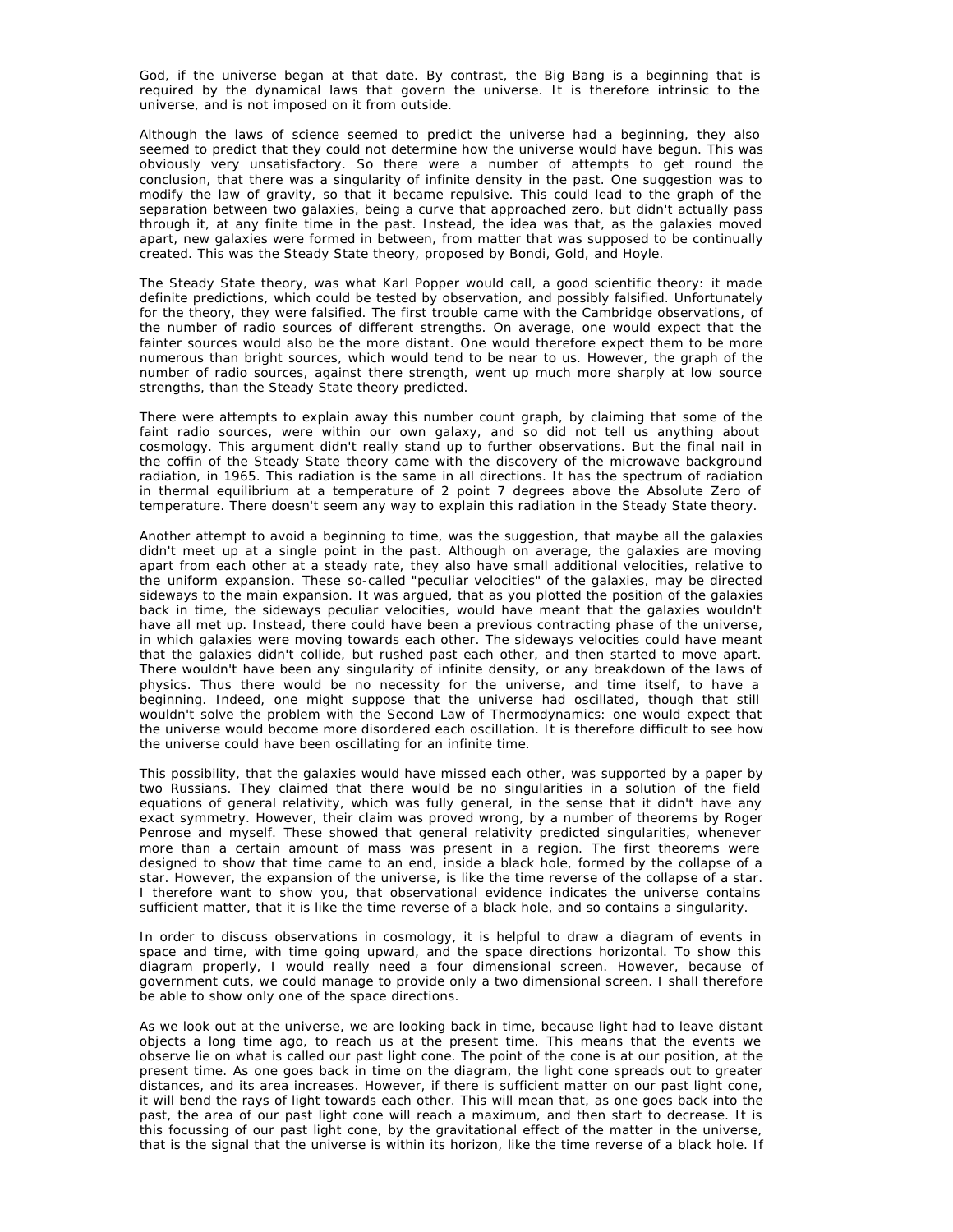one can determine that there is enough matter in the universe, to focus our past light cone, one can then apply the singularity theorems, to show that time must have a beginning.

How can we tell from the observations, whether there is enough matter on our past light cone, to focus it? We observe a number of galaxies, but we can not measure directly how much matter they contain. Nor can we be sure that every line of sight from us will pass through a galaxy. So I will give a different argument, to show that the universe contains enough matter, to focus our past light cone. The argument is based on the spectrum of the microwave background radiation. This is characteristic of radiation that has been in thermal equilibrium, with matter at the same temperature. To achieve such an equilibrium, it is necessary for the radiation to be scattered by matter, many times. For example, the light that we receive from the Sun has a characteristically thermal spectrum. This is not because the nuclear reactions, which go on in the centre of the Sun, produce radiation with a thermal spectrum. Rather, it is because the radiation has been scattered, by the matter in the Sun, many times on its way from the centre.

In the case of the universe, the fact that the microwave background has such an exactly thermal spectrum indicates that it must have been scattered many times. The universe must therefore contain enough matter, to make it opaque in every direction we look, because the microwave background is the same, in every direction we look. Moreover, this opacity must occur a long way away from us, because we can see galaxies and quasars, at great distances. Thus there must be a lot of matter at a great distance from us. The greatest opacity over a broad wave band, for a given density, comes from ionised hydrogen. It then follows that if there is enough matter to make the universe opaque, there is also enough matter to focus our past light cone. One can then apply the theorem of Penrose and myself, to show that time must have a beginning.

The focussing of our past light cone implied that time must have a beginning, if the General Theory of relativity is correct. But one might raise the question, of whether General Relativity really is correct. It certainly agrees with all the observational tests that have been carried out. However these test General Relativity, only over fairly large distances. We know that General Relativity can not be quite correct on very small distances, because it is a classical theory. This means, it doesn't take into account, the Uncertainty Principle of Quantum Mechanics, which says that an object can not have both a well defined position, and a well defined speed: the more accurately one measures the position, the less accurately one can measure the speed, and vice versa. Therefore, to understand the very high-density stage, when the universe was very small, one needs a quantum theory of gravity, which will combine General Relativity with the Uncertainty Principle.

Many people hoped that quantum effects, would somehow smooth out the singularity of infinite density, and allow the universe to bounce, and continue back to a previous contracting phase. This would be rather like the earlier idea of galaxies missing each other, but the bounce would occur at a much higher density. However, I think that this is not what happens: quantum effects do not remove the singularity, and allow time to be continued back indefinitely. But it seems that quantum effects can remove the most objectionable feature, of singularities in classical General Relativity. This is that the classical theory, does not enable one to calculate what would come out of a singularity, because all the Laws of Physics would break down there. This would mean that science could not predict how the universe would have begun. Instead, one would have to appeal to an agency outside the universe. This may be why many religious leaders, were ready to accept the Big Bang, and the singularity theorems.

It seems that Quantum theory, on the other hand, can predict how the universe will begin. Quantum theory introduces a new idea, that of imaginary time. Imaginary time may sound like science fiction, and it has been brought into Doctor Who. But nevertheless, it is a genuine scientific concept. One can picture it in the following way. One can think of ordinary, real, time as a horizontal line. On the left, one has the past, and on the right, the future. But there's another kind of time in the vertical direction. This is called imaginary time, because it is not the kind of time we normally experience. But in a sense, it is just as real, as what we call real time.

The three directions in space, and the one direction of imaginary time, make up what is called a Euclidean space-time. I don't think anyone can picture a four dimensional curve space. But it is not too difficult to visualise a two dimensional surface, like a saddle, or the surface of a football.

In fact, James Hartle of the University of California Santa Barbara, and I have proposed that space and imaginary time together, are indeed finite in extent, but without boundary. They would be like the surface of the Earth, but with two more dimensions. The surface of the Earth is finite in extent, but it doesn't have any boundaries or edges. I have been round the world, and I didn't fall off.

If space and imaginary time are indeed like the surface of the Earth, there wouldn't be any singularities in the imaginary time direction, at which the laws of physics would break down.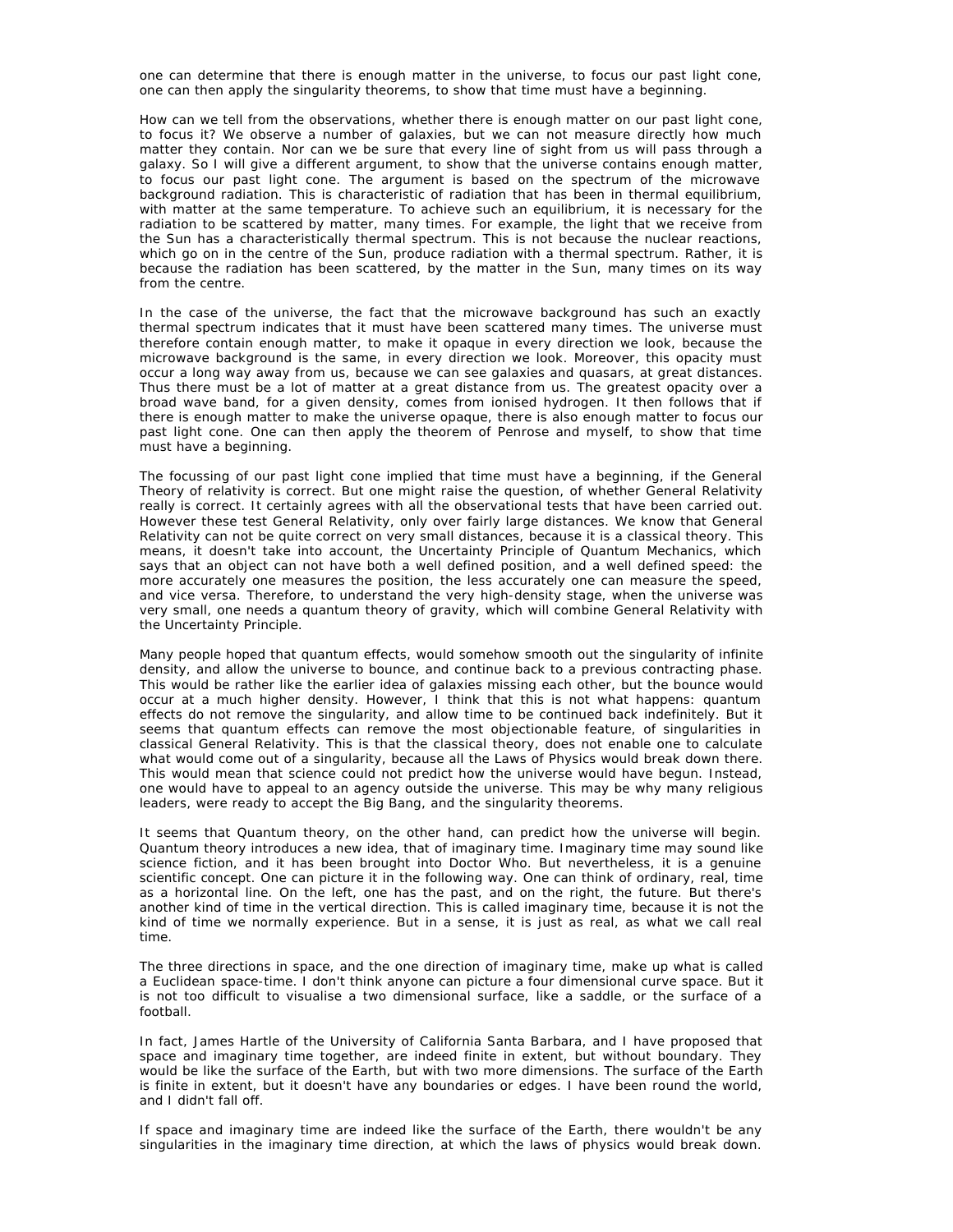And there wouldn't be any boundaries, to the imaginary time space-time, just as there aren't any boundaries to the surface of the Earth. This absence of boundaries means that the laws of physics would determine the state of the universe uniquely, in imaginary time. But if one knows the state of the universe in imaginary time, one can calculate the state of the universe in real time. One would still expect some sort of Big Bang singularity in real time. So real time would still have a beginning. But one wouldn't have to appeal to something outside the universe, to determine how the universe began. Instead, the way the universe started out at the Big Bang would be determined by the state of the universe in imaginary time. Thus, the universe would be a completely self-contained system. It would not be determined by anything outside the physical universe, that we observe.

The no boundary condition, is the statement that the laws of physics hold everywhere. Clearly, this is something that one would like to believe, but it is a hypothesis. One has to test it, by comparing the state of the universe that it would predict, with observations of what the universe is actually like. If the observations disagreed with the predictions of the no boundary hypothesis, we would have to conclude the hypothesis was false. There would have to be something outside the universe, to wind up the clockwork, and set the universe going. Of course, even if the observations do agree with the predictions, that does not prove that the no boundary proposal is correct. But one's confidence in it would be increased, particularly because there doesn't seem to be any other natural proposal, for the quantum state of the universe.

The no boundary proposal, predicts that the universe would start at a single point, like the North Pole of the Earth. But this point wouldn't be a singularity, like the Big Bang. Instead, it would be an ordinary point of space and time, like the North Pole is an ordinary point on the Earth, or so I'm told. I have not been there myself.

According to the no boundary proposal, the universe would have expanded in a smooth way from a single point. As it expanded, it would have borrowed energy from the gravitational field, to create matter. As any economist could have predicted, the result of all that borrowing, was inflation. The universe expanded and borrowed at an ever-increasing rate. Fortunately, the debt of gravitational energy will not have to be repaid until the end of the universe.

Eventually, the period of inflation would have ended, and the universe would have settled down to a stage of more moderate growth or expansion. However, inflation would have left its mark on the universe. The universe would have been almost completely smooth, but with very slight irregularities. These irregularities are so little, only one part in a hundred thousand, that for years people looked for them in vain. But in 1992, the Cosmic Background Explorer satellite, COBE, found these irregularities in the microwave background radiation. It was an historic moment. We saw back to the origin of the universe. The form of the fluctuations in the microwave background agree closely with the predictions of the no boundary proposal. These very slight irregularities in the universe would have caused some regions to have expanded less fast than others. Eventually, they would have stopped expanding, and would have collapsed in on themselves, to form stars and galaxies. Thus the no boundary proposal can explain all the rich and varied structure, of the world we live in. What does the no boundary proposal predict for the future of the universe? Because it requires that the universe is finite in space, as well as in imaginary time, it implies that the universe will re-collapse eventually. However, it will not re-collapse for a very long time, much longer than the 15 billion years it has already been expanding. So, you will have time to sell your government bonds, before the end of the universe is nigh. Quite what you invest in then, I don't know.

Originally, I thought that the collapse, would be the time reverse of the expansion. This would have meant that the arrow of time would have pointed the other way in the contracting phase. People would have gotten younger, as the universe got smaller. Eventually, they would have disappeared back into the womb.

However, I now realise I was wrong, as these solutions show. The collapse is not the time reverse of the expansion. The expansion will start with an inflationary phase, but the collapse will not in general end with an anti inflationary phase. Moreover, the small departures from uniform density will continue to grow in the contracting phase. The universe will get more and more lumpy and irregular, as it gets smaller, and disorder will increase. This means that the arrow of time will not reverse. People will continue to get older, even after the universe has begun to contract. So it is no good waiting until the universe re-collapses, to return to your youth. You would be a bit past it, anyway, by then.

The conclusion of this lecture is that the universe has not existed forever. Rather, the universe, and time itself, had a beginning in the Big Bang, about 15 billion years ago. The beginning of real time, would have been a singularity, at which the laws of physics would have broken down. Nevertheless, the way the universe began would have been determined by the laws of physics, if the universe satisfied the no boundary condition. This says that in the imaginary time direction, space-time is finite in extent, but doesn't have any boundary or edge. The predictions of the no boundary proposal seem to agree with observation. The no boundary hypothesis also predicts that the universe will eventually collapse again. However, the